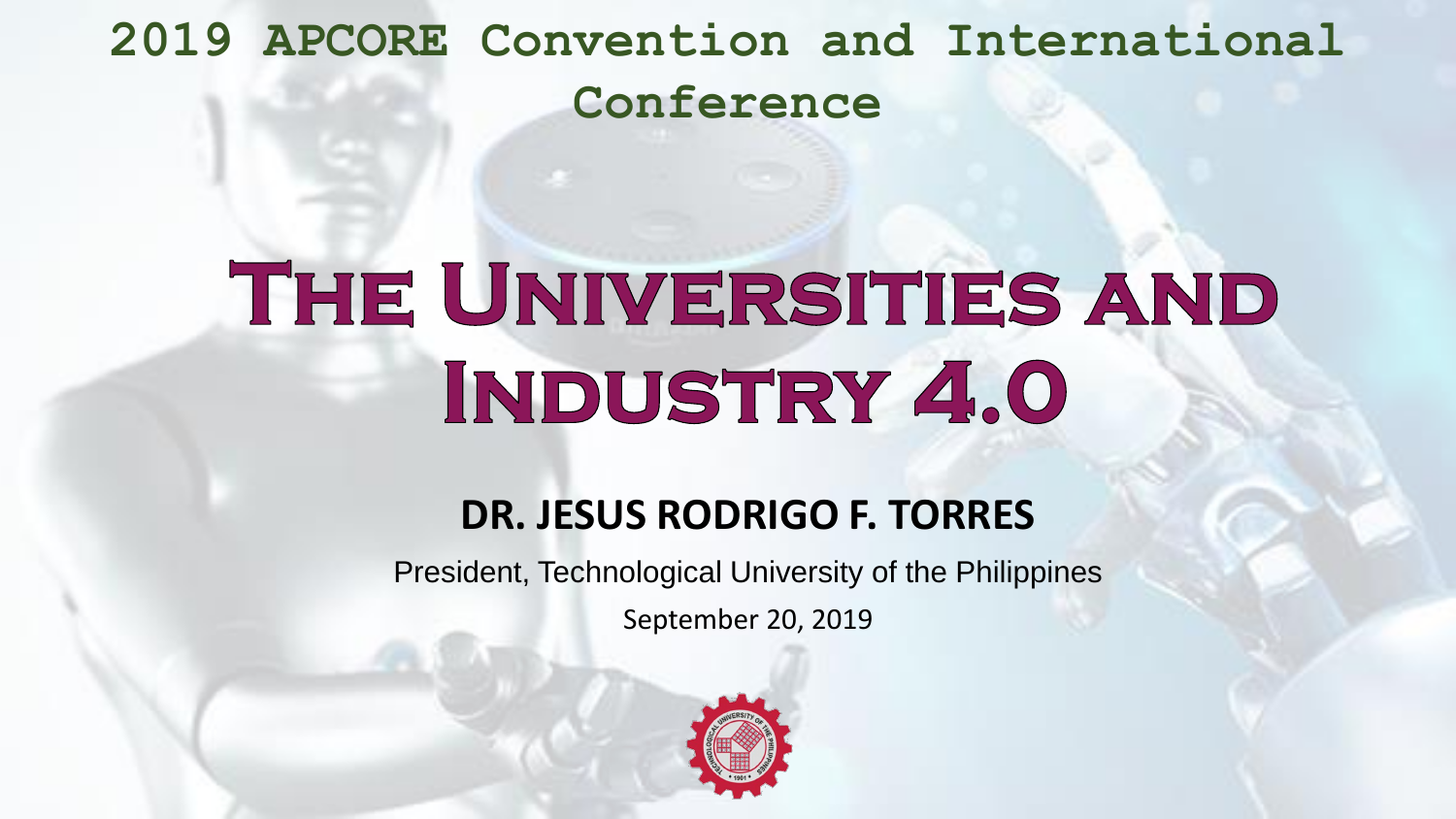#### The **Fourth Industrial Revolution (FIRe)** is characterized by the development of **new forms of technology.**



- **Machine to machine communication.**
- **Preventive maintenance of machineries**
- **Advanced skills training**
- **Robotics**
- **Information transparency**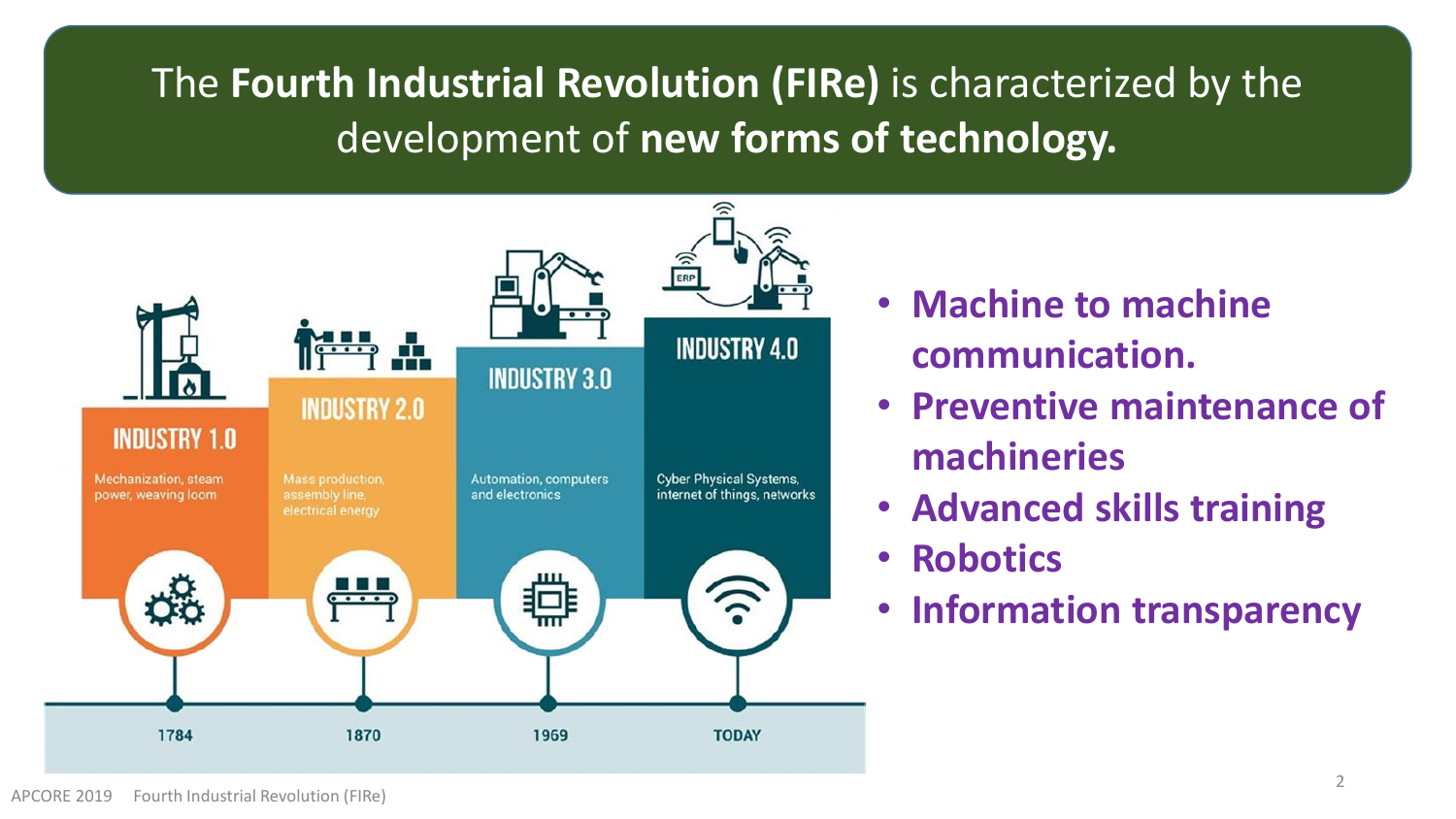## *What technology should be developed?*



Should we develop technologies for destructive purposes?



Should we alter the conditions of Earth to suit our technological prowess



How far should we proceed with human cloning?



Should we develop better tree-cutting machines?

**"The short term and long term impact of our technological inventions and wages should be weighed."**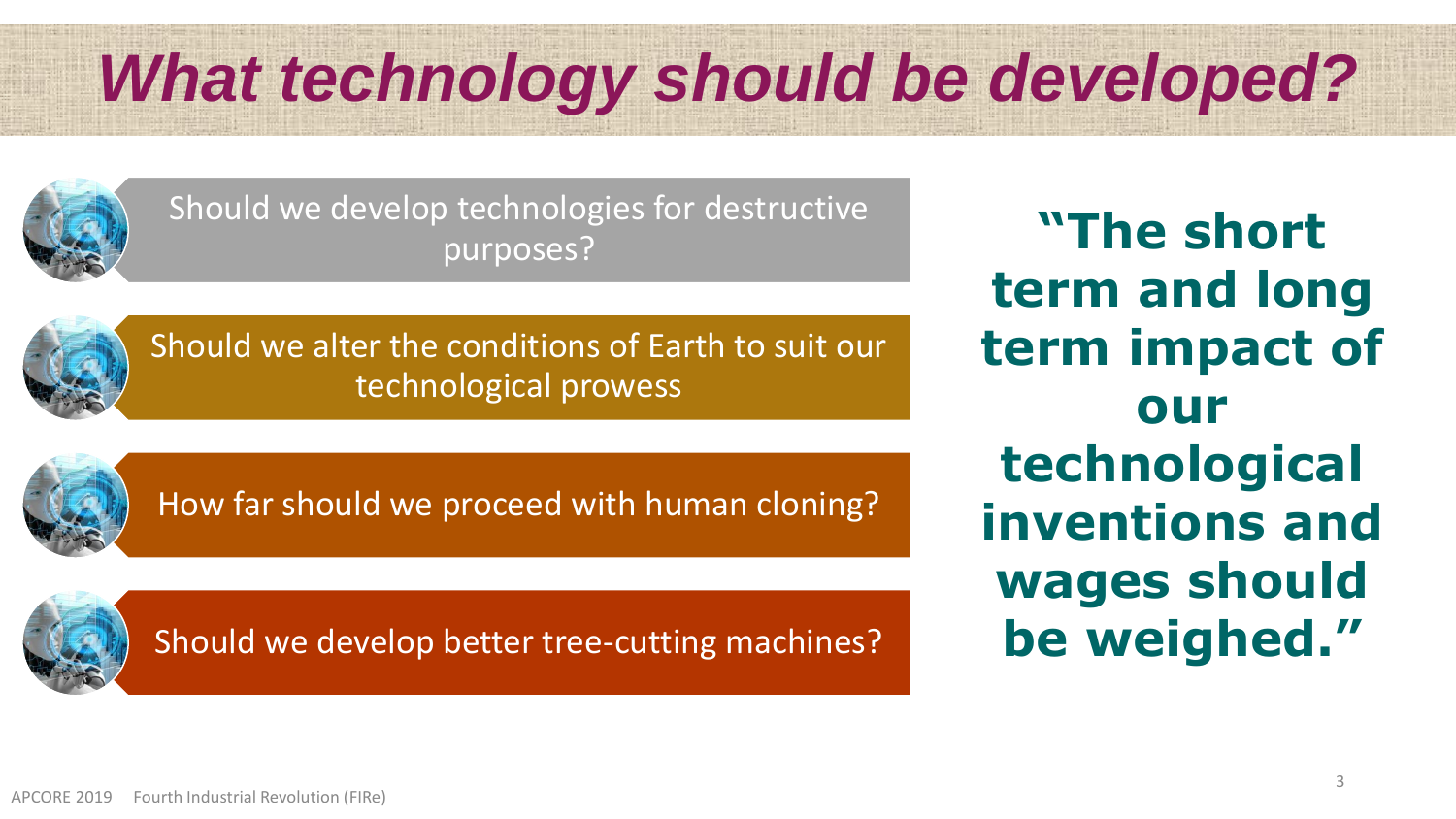## What should be the objective of technology?

*Should we also consider* 

*the environment?*

*Is technology only for the purpose of making human existence better?*

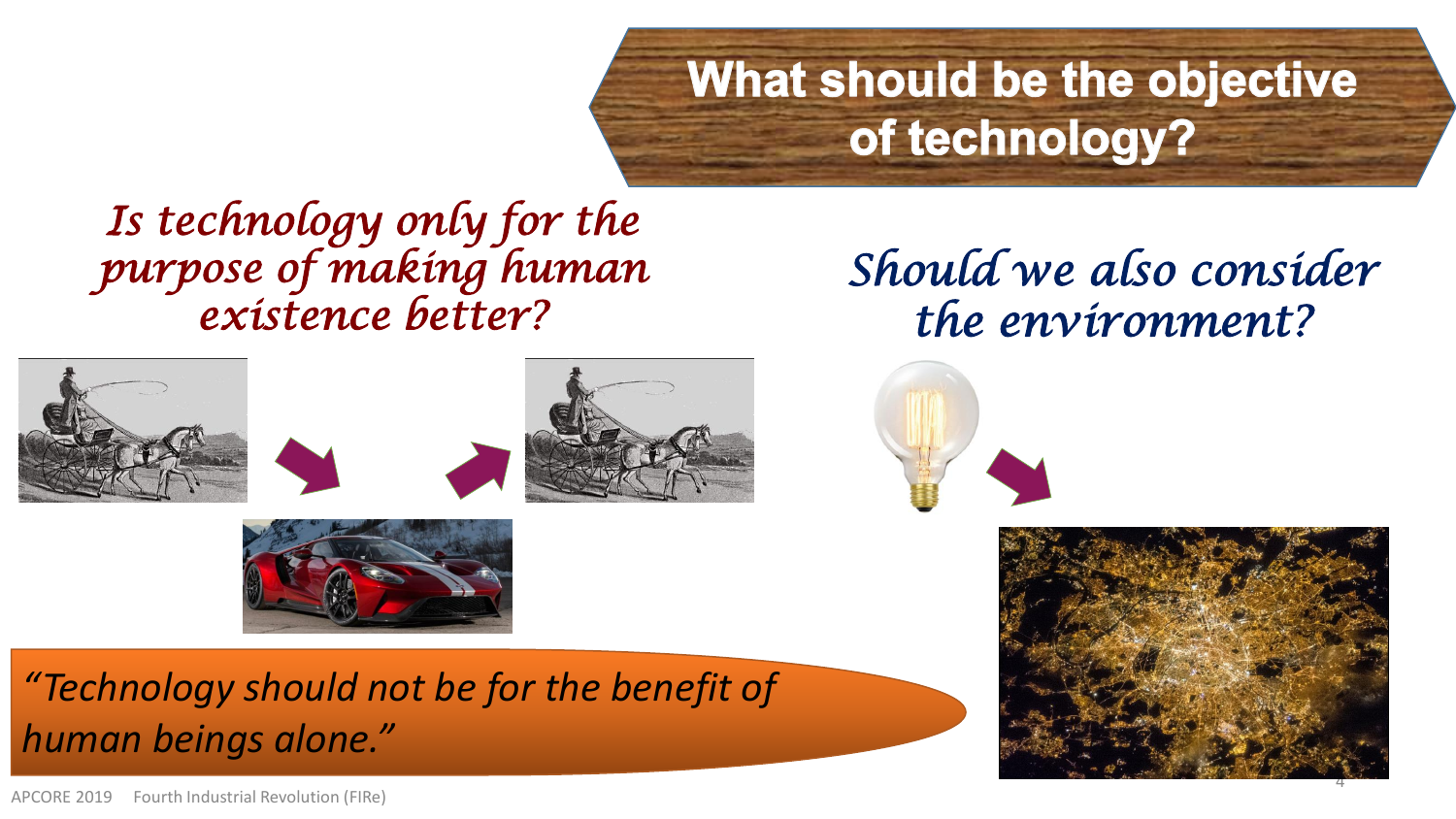### **Extent of Technology Development...**

An unabated development of technology which is insensitive to our environment and to all life on the planet will host on doomsday.

## **A responsible approach to technology will outweigh the adverse effects of technology.**

A thorough evaluation of the long term and short term impact of technology must be considered.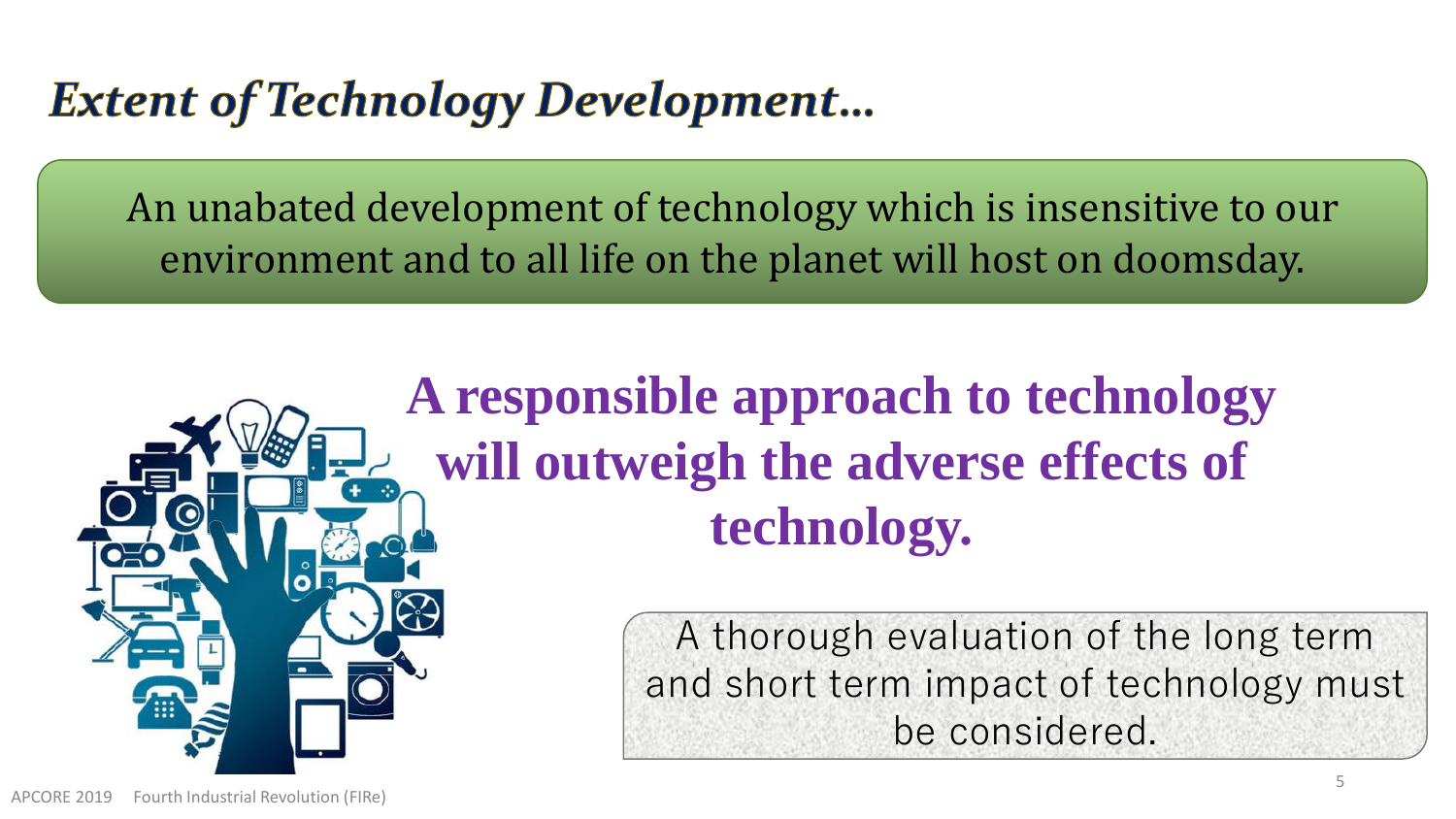**Setting limitations to technology development**

### *Let us look into what is valuable to us...*

#### **Is it military power?**

**Economic power?** 

**The survival of this world?** 

We must tame our primordial instincts to destroy ourselves. Schools, through the teaching of history which contains the triumphs and follies of mankind so that the mistakes of the past may not be repeated.